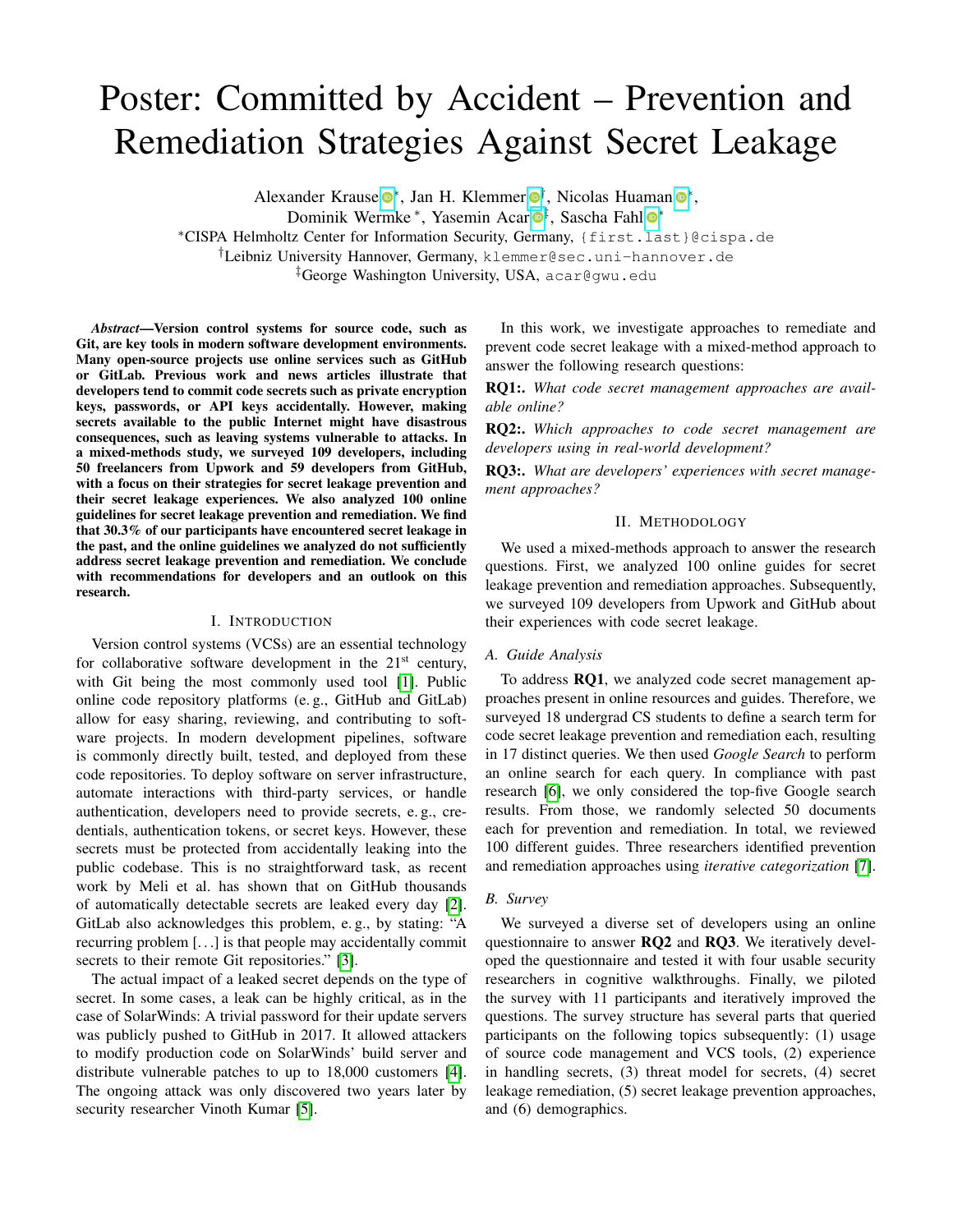<span id="page-1-7"></span>Table I: Demographics of participants from both Upwork and GitHub as well as both combined.

|                                | <b>Upwork</b> | <b>GitHub</b> | <b>Combined</b> |
|--------------------------------|---------------|---------------|-----------------|
| $n =$                          | 50            | 59            | 109             |
| Gender:                        |               |               |                 |
| Male                           | 86.0%         | 88.1%         | 87.2%           |
| Female                         | $10.0\%$      | 1.7%          | 5.5%            |
| Non-Binary                     | $0.0\%$       | $6.8\%$       | 3.7%            |
| Age [years]:                   |               |               |                 |
| Median                         | 29.0          | 33.0          | 30.0            |
| Mean                           | 31.3          | 34.9          | 33.2            |
| Std. Dev.                      | 8.6           | 12.7          | 11.1            |
| <b>Country of Residence:</b>   |               |               |                 |
| U.S.                           | 2.0%          | 32.2%         | 18.3%           |
| India                          | 20.0%         | 3.4%          | 11.0%           |
| Germany                        | $0.0\%$       | 18.6%         | 10.1%           |
| Pakistan                       | 14.0%         | 3.4%          | 8.3%            |
| Other <sup>1</sup>             | $60.0\%$      | 40.7%         | 49.5%           |
| <b>Development Experience:</b> |               |               |                 |
| $<$ 1 year                     | $6.0\%$       | 1.7%          | 3.7%            |
| $1-2$ years                    | 16.0%         | 3.4%          | 9.2%            |
| $2-5$ years                    | 42.0%         | 25.4%         | 33.0%           |
| $> 5$ years                    | 36.0%         | 69.5%         | 54.1%           |

 $\frac{1}{1}$  Other countries are those that occurred overall  $\lt$  4%.

For the survey, we hired 50 freelance developers on Upwork and 59 developers on GitHub. We report the participant demographics in Table [I.](#page-1-7) Overall, the demographics are comparable to the latest Stack Overflow developer survey [\[1\]](#page-1-0) in terms of gender, age, top-3 countries, and education.

Our institution's ethical review board (ERB) approved the study. Further, we adhered to the strict German privacy laws and the General Data Protection Regulation (GDPR). The Upworkers were rewarded with \$25 for their participation.

#### III. FINDINGS

In the following, we highlight selected (preliminary) results.

Code Secret Leakage Prevelance. We found that 30.3% of our participants experienced code secret leakage themselves in the past. Further, 38.5% know others who experienced secret leakage in the past, as depicted in Figure [1.](#page-1-8)

<span id="page-1-8"></span>

Figure 1: Developers reported experience on code secret leakage in the past or know people who did. We allowed multiple answers.

Code Secret Management Approaches. In total, we discovered 18 distinct approaches developers used to prevent and remediate code secret leakage. The attached poster illustrates the approaches in a table, with additional information on the prevalence of the approaches in both the survey and the analyzed guides. The guide analysis revealed that only 29% of the analyzed resources were about preventing or remediating code secret leakage. In addition, we found that resources vary widely in completeness and level of detail, which can make it difficult for developers to find the right guidance.

#### IV. RECOMMENDATIONS FOR DEVELOPERS

#### *A. Prevention*

We suggest that developers use a combination of different approaches to decrease the likelihood of code secret leakage. First, developers should *externalize secrets* and *block secrets* to prevent committing a code secret to publicly available source code repositories. These approaches can be strengthened by also applying *monitoring*, especially in a pre-commit approach before pushing a commit to the server. Sometimes, developers need to share code secrets through the repository with others. In that particular case, developers should use *encrypted secrets*. This approach can also be used preventive, as an attacker cannot access accidentally published encrypted secrets without the encryption key.

#### *B. Remediation*

Typical steps that should always be taken to effectively remediate leaked code secrets are *renewing or revoking the secret*, *analyze leak* and using those results revising *access management*. We also consider it essential to *notify the concerned roles* for legal and ethical reasons, if not to get the appropriate help from security and privacy experts. We consider the previous steps necessary because they handle all consequences of a secret leak. *Removal from source code* and *cleanup VCS history* are important steps. However, they cannot save a publicly leaked secret, as it might already be disclosed to crawlers or other users [\[2\]](#page-1-1). This empathizes the need to *renew or revoke secret*s that have leaked in public spaces.

#### V. OUTLOOK

Furthermore, we plan to reveal potential factors impacting code secret leakage, analyze official remediation guidelines of service providers, and give recommendations for service providers on improving online guides and provision and extension of secret scanning. The results also need to be discussed in terms of usability and adoption. Future work could improve the understanding of the general causes of code secret leakage.

#### **REFERENCES**

- <span id="page-1-0"></span>[1] Stack Overflow, "Stack Overflow Developer Survey 2021," 2021, [https:](https://insights.stackoverflow.com/survey/2021) [//insights.stackoverflow.com/survey/2021](https://insights.stackoverflow.com/survey/2021) (visited on 02/01/2022).
- <span id="page-1-1"></span>[2] M. Meli, M. R. McNiece, and B. Reaves, "How bad can it git? characterizing secret leakage in public github repositories." in *NDSS*, 2019.
- <span id="page-1-2"></span>[3] GitLab Inc., "Secret Detection," [https://docs.gitlab.com/ee/user/](https://docs.gitlab.com/ee/user/application_security/secret_detection/) [application\\_security/secret\\_detection/](https://docs.gitlab.com/ee/user/application_security/secret_detection/) (visited on 02/01/2022).
- <span id="page-1-3"></span>[4] I. Jibilian and K. Canales, "The US is readying sanctions against Russia over the SolarWinds cyber attack." [https:](https://www.businessinsider.com/solarwinds-hack-explained-government-agencies-cyber-security-2020-12) [//www.businessinsider.com/solarwinds-hack-explained-government](https://www.businessinsider.com/solarwinds-hack-explained-government-agencies-cyber-security-2020-12)[agencies-cyber-security-2020-12](https://www.businessinsider.com/solarwinds-hack-explained-government-agencies-cyber-security-2020-12) (visited on 02/01/2022).
- <span id="page-1-4"></span>[5] L. Williams, "The people who live in glass houses are happy the stones weren't thrown at them [from the editors]," *IEEE Security & Privacy*, vol. 19, no. 3, pp. 4–7, 2021.
- <span id="page-1-5"></span>[6] B. Pan, H. Hembrooke, T. Joachims, L. Lorigo, G. Gay, and L. Granka, "In google we trust: Users' decisions on rank, position, and relevance," *Journal of computer-mediated communication*, vol. 12, no. 3, pp. 801– 823, 2007.
- <span id="page-1-6"></span>[7] J. Neale, "Iterative categorization (ic): a systematic technique for analysing qualitative data," *Addiction*, vol. 111, no. 6, pp. 1096–1106, 2016.